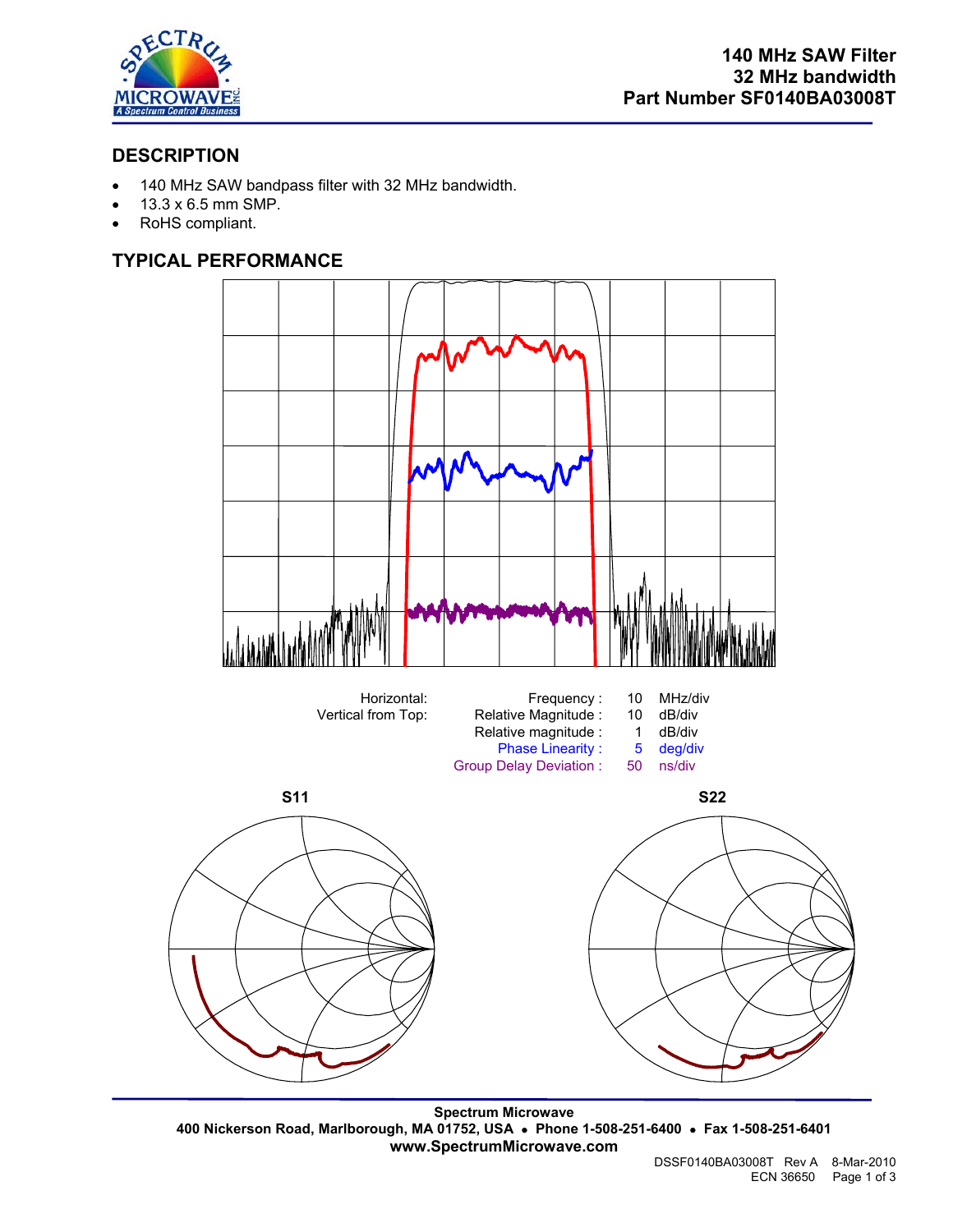

### **SPECIFICATION**

| Parameter                                | Min    | 70                 | <b>Max</b> | <b>Units</b> |
|------------------------------------------|--------|--------------------|------------|--------------|
| Center Frequency (Fc)                    | 139.75 | 140.00             | 140.25     | <b>MHz</b>   |
| <b>Insertion Loss</b>                    |        | 24.5               | 27.0       | dB           |
| 1 dB Bandwidth                           | 30     | 31.52              |            | MHz          |
| 3 dB Bandwidth                           | 32     | 33.15              |            | MHz          |
| 40 dB Bandwidth                          |        | 39.78              | 40         | MHz          |
| Passband Ripple <sup>3</sup>             |        | 0.6                | 0.7        | dB           |
| Phase Deviation from Linear <sup>2</sup> |        | 3.5                | 6          | deg          |
| Group Delay Variation <sup>2</sup>       |        | 25                 | 40         | ns           |
| <b>Absolute Delay</b>                    |        | 1.16               |            | μs           |
| Rejection (90 to 115 MHz)                | 50     | 57                 |            | dB           |
| Rejection (165 to 190 MHz)               | 50     | 53                 |            | dB           |
| Substrate                                |        | LiNbO <sub>3</sub> |            |              |
| Ambient Temperature (Tref)               |        | 25                 |            | $^{\circ}C$  |
| System Source and Load Impedance         |        | 50                 |            | Ω            |

Notes: 1. Average of lower & upper 3 dB frequencies.

- 2. Evaluated over Fc+/-15 MHz frequency range.
- 3. Includes all amplitude variation except for roll offs at each side of passband.
- 4. Typical change of filter frequency response with temperature is Δf = (T-T<sub>ref)</sub>\*Tc\*Fc, in ppm.

### **MAXIMUM RATINGS**

| Parameter                                              |                          |     | $\sim$ (a) $\sim$        |        |
|--------------------------------------------------------|--------------------------|-----|--------------------------|--------|
| Storage Temperature Range                              | -40                      | 25  | 85                       |        |
| Temperature Coefficient of Frequency (Tc) <sup>4</sup> | $\overline{\phantom{0}}$ | -74 | $\overline{\phantom{0}}$ | ppm/°C |
| Input Power Level                                      |                          |     |                          | dBm    |

### **MATCHING CIRCUIT**



Typical component values: Ls1 = 160 nH Ls2 = 120 nH (Minimum inductor  $Q = 40$ )

Notes:

- Suggest the use of 2% tolerance matching components.
- Tuning values shown are for reference only. Optimum values may change depending upon board layout.

#### **Spectrum Microwave 400 Nickerson Road, Marlborough, MA 01752, USA** • **Phone 1-508-251-6400** • **Fax 1-508-251-6401 www.SpectrumMicrowave.com**